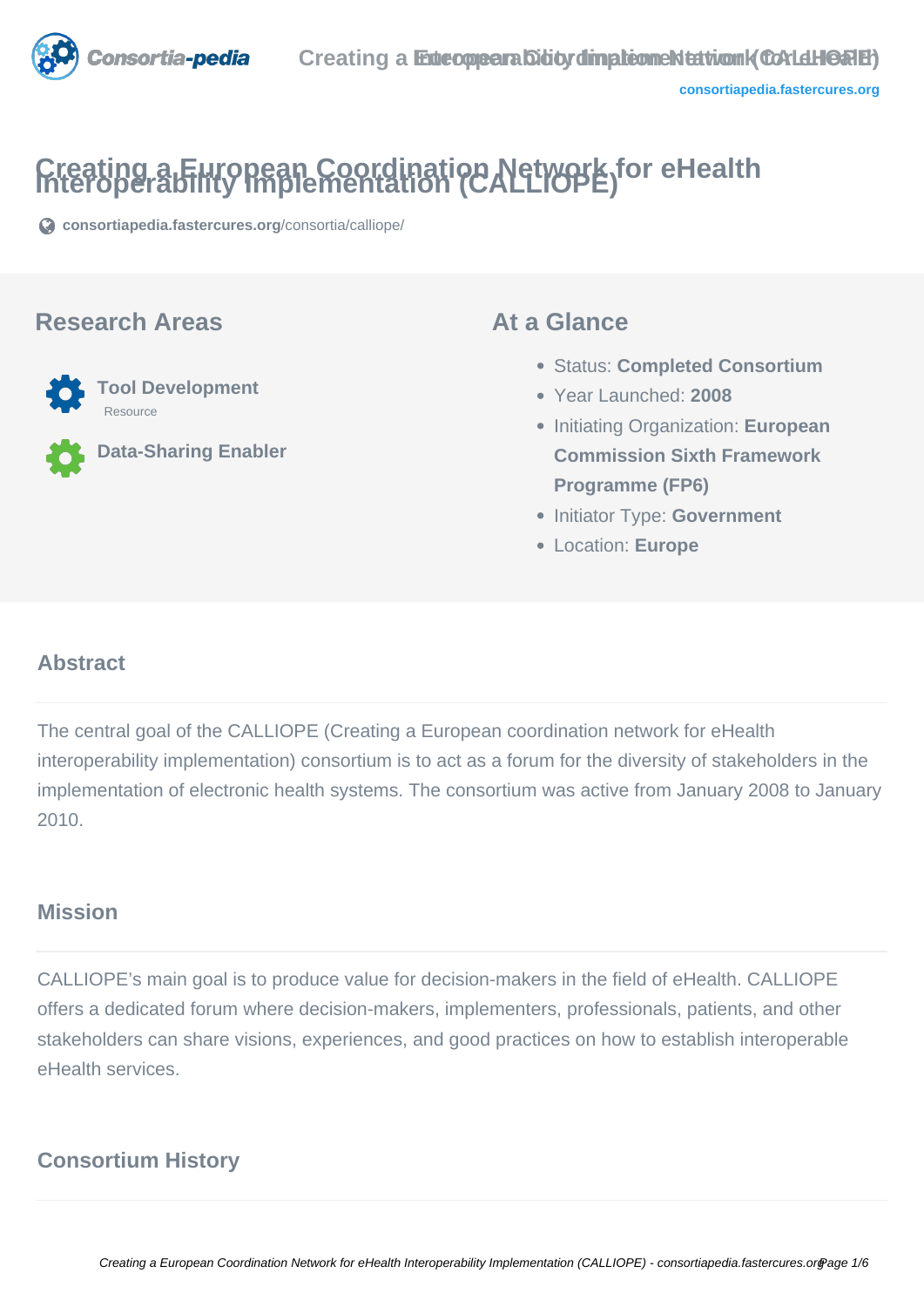

June 1, 2008: CALLIOPE was launched with an expected duration of 30 months.

 In spring 2007 and following the Berlin 2007 High Level eHealth Ministerial Conference Declaration, an initial group of Member States took a major step toward an Open eHealth collaboration Initiative. The European information technology (IT) industry responded by forming an open industrial collaboration platform to serve as a partner in such European collaboration activities. CALLIOPE is one of two examples of collaboration projects — the other one being the epSOS eHealth Large-scale Pilot, funded jointly by Member States and the European Commission through its Competitiveness and Innovation Programme (CIP).

 CALLIOPE is part of the Open eHealth Initiative, which is driven by the health administrations of the different Member States. It was founded by 17 health authorities and 10 organizations representing physicians, community pharmacists, patients, industry, and health insurers. It represents a targeted effort to establish an appropriately governed, composed, and structured open forum, with the focal goal of supporting Member States in the implementation of interoperable eHealth solutions, in close collaboration with key stakeholders, including users, industry, and payers.

# **Structure & Governance**

CALLIOPE has an Executive Committee and a Project Steering Committee. CALLIOPE Network Management has the overall responsibility for operating registration services, supporting users, communicating with users during the registration process, and maintaining the relevant registries.

### 1. Openness and Transparency

Reports and other public deliverables are created in an open and transparent manner. Consultations and the processes of adopting reports, deliverables, and approaches are also made transparent. To facilitate openness, members communicate actively about CALLIOPE's activities with language that is accessible and understandable to the full range of audiences. This is of particular importance to improve the confidence of those responsible for implementing the work plans, especially when complex issues are concerned.

### 2. Participation

The quality, relevance, and eventual impact of CALLIOPE outputs in driving and accelerating implementation of interoperable eHealth solutions in Europe depend on balanced participation of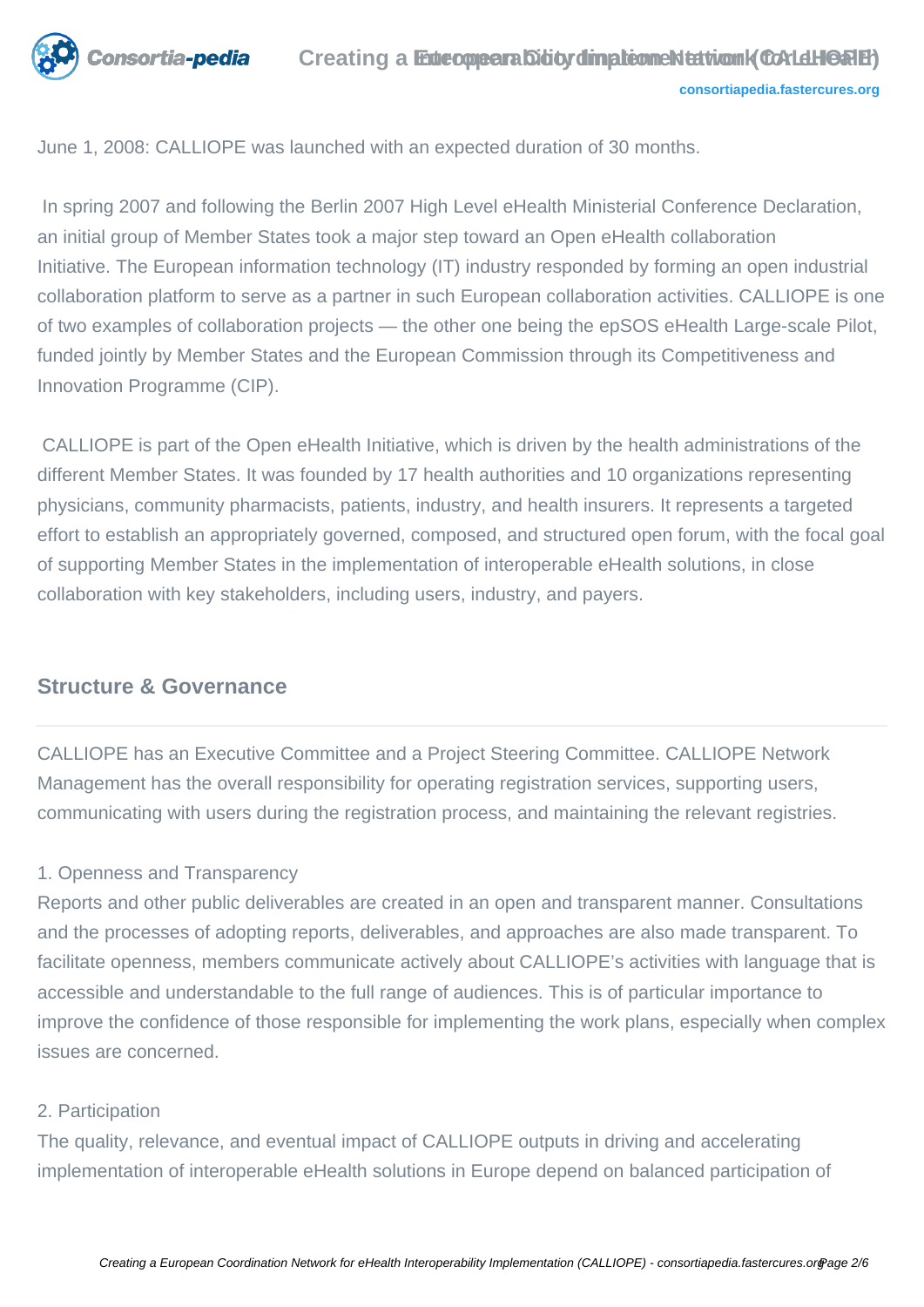

#### **[consortiapedia.fastercures.org](http://consortiapedia.fastercures.org/)**

appropriately mandated stakeholders throughout the development chain—from conception to validation. Participation depends on appropriately involving stakeholders at the EU and national levels within the CALLIOPE network and open forum, respectively. Roles and communication flows across WGs, functions, and bodies are clear and specify how broad and multilevel involvement of stakeholders is facilitated.

3. Quality Assurance

### **Financing**

CALLIOPE is financially supported by €500,000 from the European Commission, CIP PSP (Competitiveness and Innovations Policy Support Programme). In addition, the project mobilizes its own resources from organizations participating in WG activities, offered on a voluntary basis.

### **Intellectual Property**

All information generated will be owned jointly by the parties and will be made public after approval by the Joint Steering Group.

### **Data Sharing**

The CALLIOPE collaboration platform facilitates the sustainability of a trusted, open, equitable, informed and transparent dialogue. It synthesizes perspectives, opinions, and views, and it produces proposals that represent a balanced view and are accompanied by a clear statement of the achieved level of consensus. This process means that all stakeholders have an equal footing in CALLIOPE's discussions. They have equal ownership of the process and its results.

### **Impact/Accomplishment**

The process of consensus-building has reached six main achievements.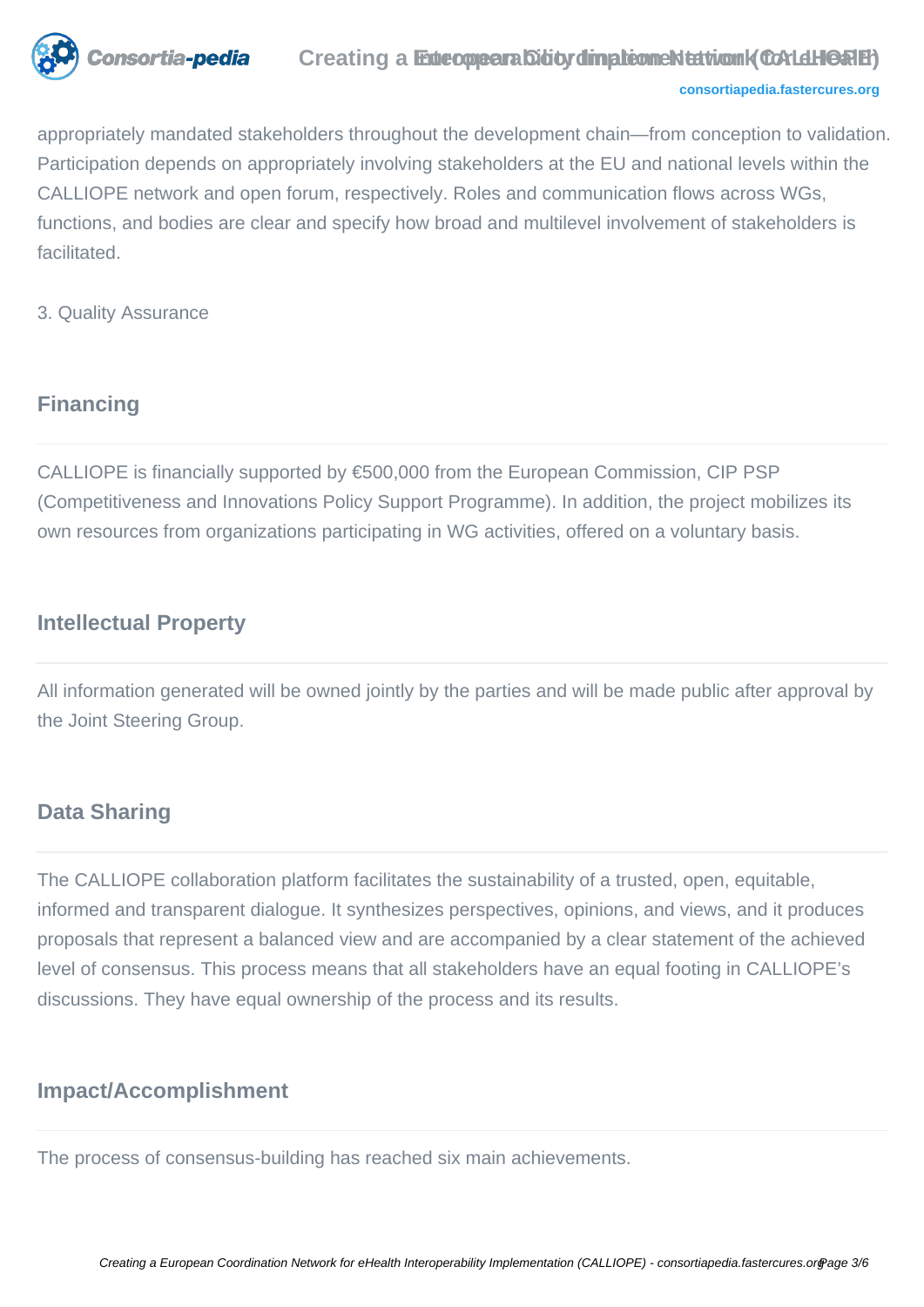

```
consortiapedia.fastercures.org
```
- Offering support to European decision-makers with regard to EU-level actions on eHealth
- Enlarging active representation of EU and EFTA activities
- Enlarging active involvement of European eHealth stakeholder organizations
- Developing and validating an open working method among stakeholders
- Creating a working collaboration method between the appropriate eHealth large-scale pilot(s) and a wider range of Member States and stakeholders CALLepSO collaboration
- Building an eHealth Interoperability roadmapping process

A full iterative cycle of the roadmapping process has been completed, and the second issue of the EU eHealth Interoperability Roadmap has been delivered.

# **Links/Social Media Feed**

Homepage <http://www.calliope-network.eu/>

# **Points of Contact**

General Email: [info@calliope-network.eu](mailto:info@calliope-network.eu) 

 Zoi Kolitsi CALLIOPE Project Coordinator phone: 30 6944673779, 30 2107722382 fax: 30 2107722431

# **Sponsors & Partners**

Administração central do sistema de saúde (acss) Association internationale de la mutualite aim (aim) Bundesministerium fuer gesundheit (bmg) Bundesministerium fur gesundheit (bmg-at) Center za sodobne izzive (csi) CESKE NARODNI FORUM PRO EHEALTH O.S. (cnfeh) Comite europeen de coordination des industries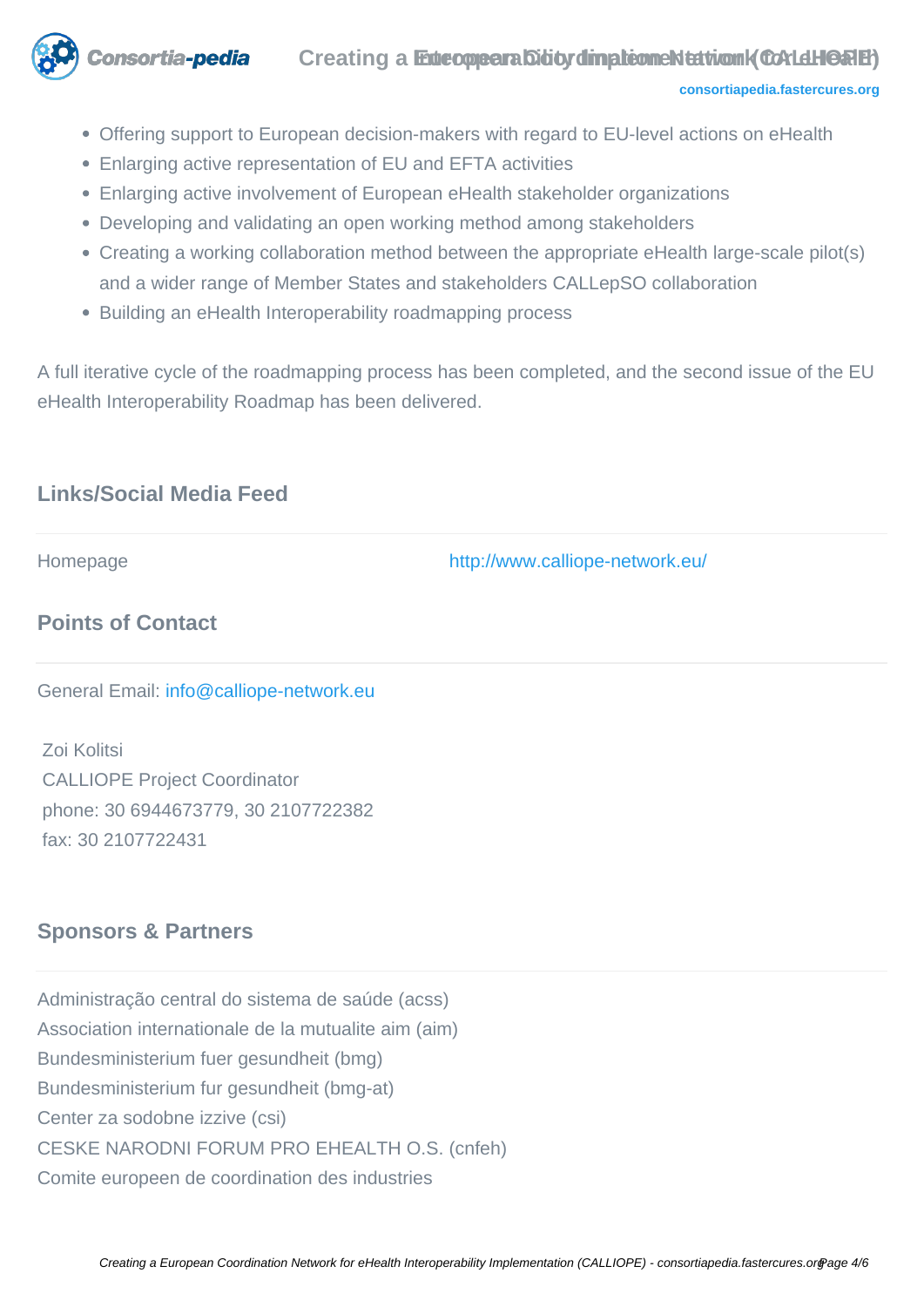

**[consortiapedia.fastercures.org](http://consortiapedia.fastercures.org/)**

radiologiques electromedicales et d informatique de sante aisbl (cocir) Comité permanent des médecins européens (cpme) Continua health alliance private stichting (continua) Department of health (nhs cfh) Eesti e-tervise sihtasutus (eehf) European federation of nurses associations (efn) European health management association (ehma) European health telematics association (ehtel) European hospital and healthcare federation (hope) Forum des patiens europeens asbl (epf) Gematik gesellschaft fur telematikanwendungen der gesundheitskarte mbh (gematic) Groupement pharmaceutique de l'union europeenne aisbl (pgeu) Haskoli islands (univice) Health level seven ellas (hl7hellas) Institute of communication and computer systems (iccs) Integrating the healthcare enterprise-europe aisbl (ihe europe) Kith as - kompetansesenter for informasjonsteknologi i helsevesenet as (kith) Medcom (medcom) Ministere de la sante (mohlux) Ministere de la sante, de la jeunesse, des sports et de la vie associative (msjsva) Ministry for social policy (msoc) Ministry of Health (moh Bulgaria) Ministry of Health (moh Iceland) Ministry of social affairs and health (msah) Norwegian directorate of health (helsedir) Primary care diabetes europe ivzw (pcde) Service public federal sante publique, securite de la chaine alimentaire et environnement (fps public) Spanish ministry of health and social policy (msps) Stichting nationaal ict instituut in de zorg (nictiz)

onsortia-pedia